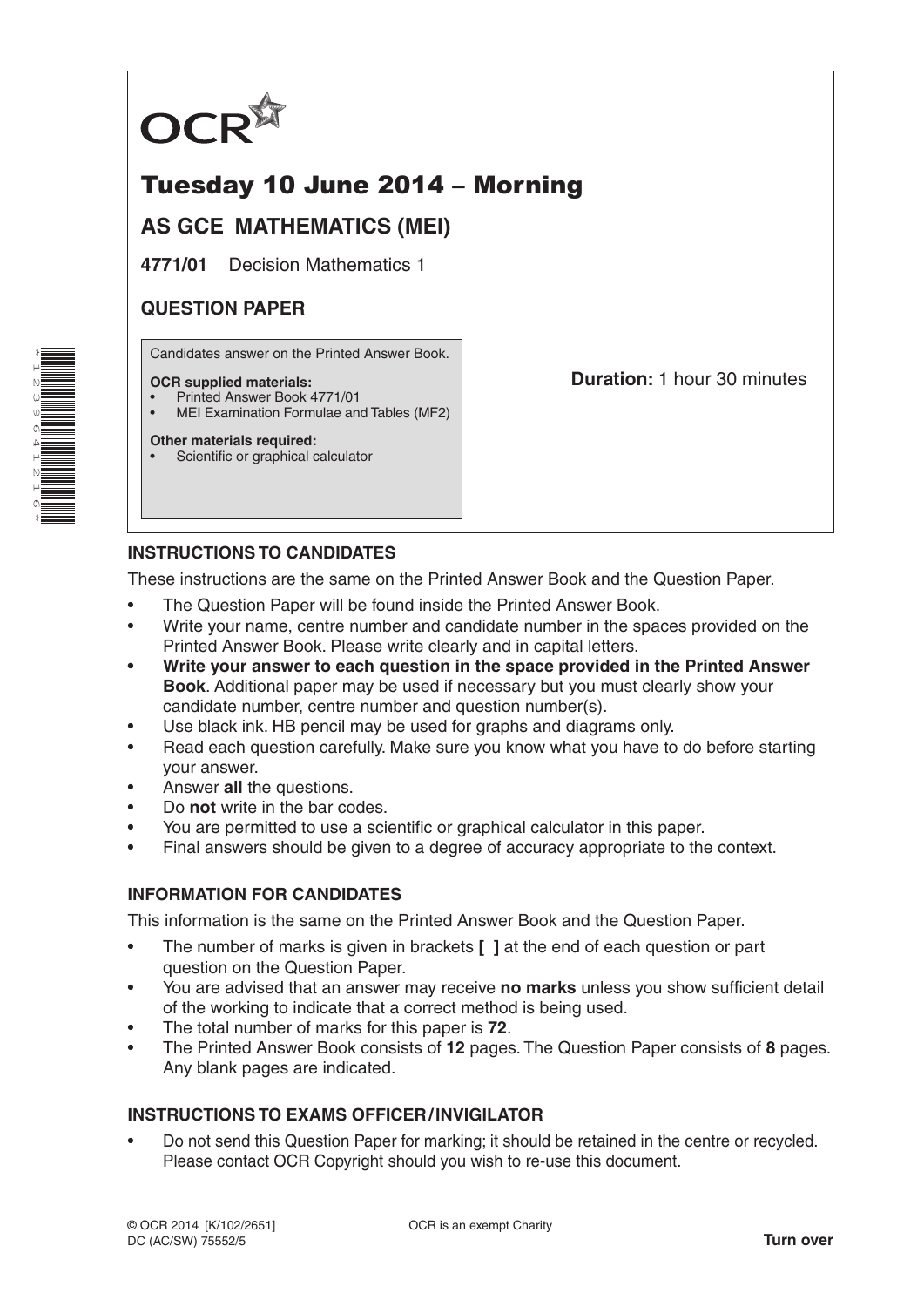#### **Section A** (24 marks)

**1** The diagram shows the layout of a Mediterranean garden. Thick lines represent paths.



- **(i)** Draw a graph to represent this information using the vertices listed below, and with arcs representing the 18 paths.
	- Vertices: patio (pa); pool (po); top steps (ts); orange tree (or); fig tree (fi); pool door (pd); back door (bd); front door (fd); front steps (fs); gate (gat); olive tree (ol); garage (gar). **[2]**

Joanna, the householder, wants to walk along all of the paths.

- **(ii)** Explain why she cannot do this without repeating at least one path. **[1]**
- **(iii)** Write down a route for Joanna to walk along all of the paths, repeating exactly one path. Write down the path which must be repeated. **[3]**

Joanna has a new path constructed which links the pool directly to the top steps.

**(iv)** Describe how this affects Joanna's walk, and where she can start and finish. (You are not required to give a new route.) **[2]**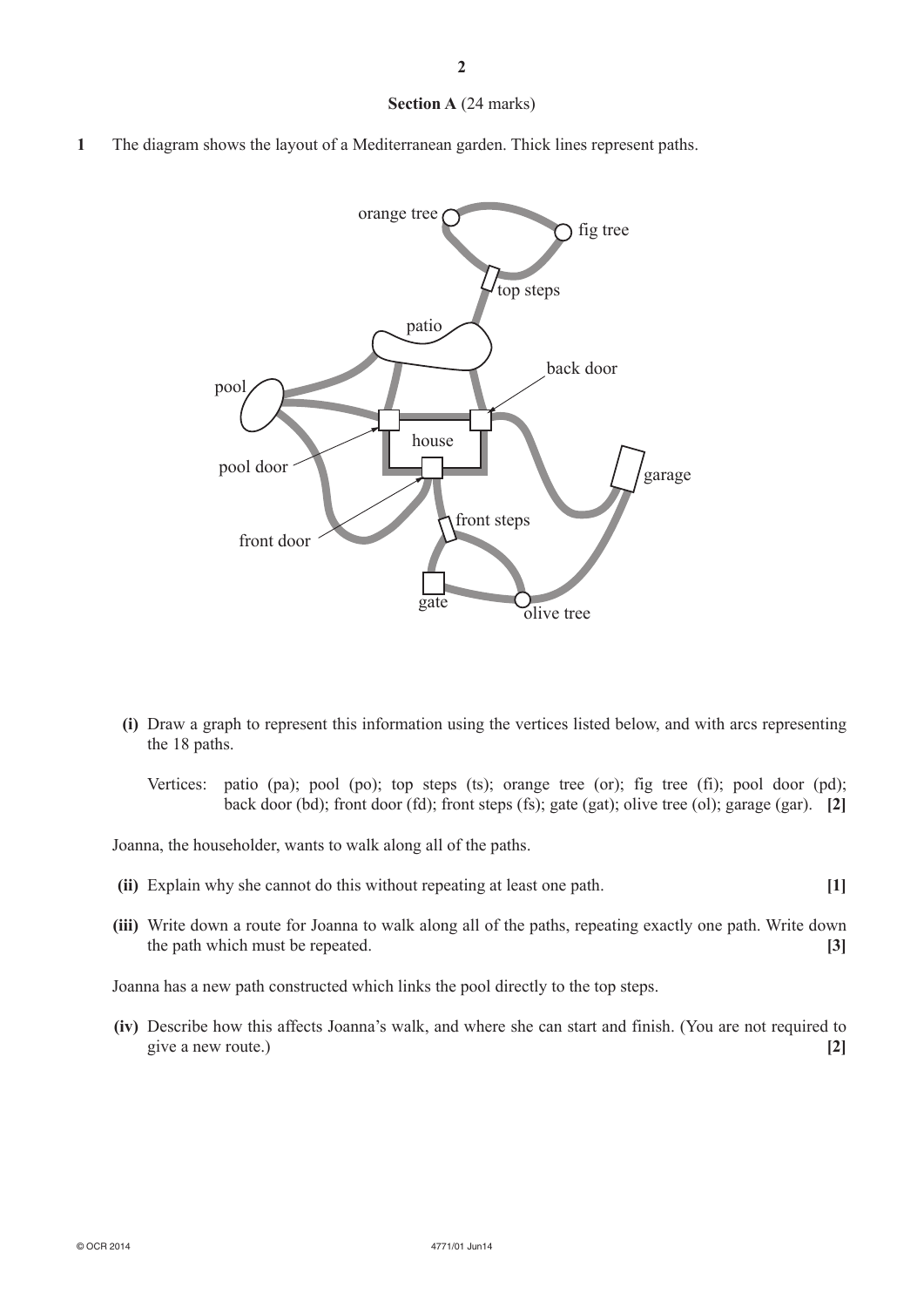- **2** Honor either has coffee or tea at breakfast. On one third of days she chooses coffee, otherwise she has tea. She can never remember what she had the day before.
	- **(i)** Construct a simulation rule, using one-digit random numbers, to model Honor's choices of breakfast drink. **[2]**
	- **(ii)** Using the one-digit random numbers in your answer book, simulate Honor's choice of breakfast drink for 10 days. **[1]**

Honor also has either coffee or tea at the end of her evening meal, but she does remember what she had for breakfast, and her choice depends on it. If she had coffee at breakfast then the probability of her having coffee again is 0.55. If she had tea for breakfast, then the probability of her having tea again is 0.15.

**(iii)** Construct a simulation rule, using two-digit random numbers, to model Honor's choice of evening drink given that she had coffee at breakfast.

Construct a simulation rule, using two-digit random numbers, to model Honor's choice of evening drink given that she had tea at breakfast. **[2]**

- **(iv)** Using your breakfast simulation from part **(ii)**, and the two-digit random numbers in your answer book, simulate Honor's choice of evening drink for 10 days. **[2]**
- **(v)** Use your results from parts **(ii)** and **(iv)** to estimate the proportion of Honor's drinks, breakfast and evening meal combined, which are coffee. **[1]**

**Question 3 begins on page 4**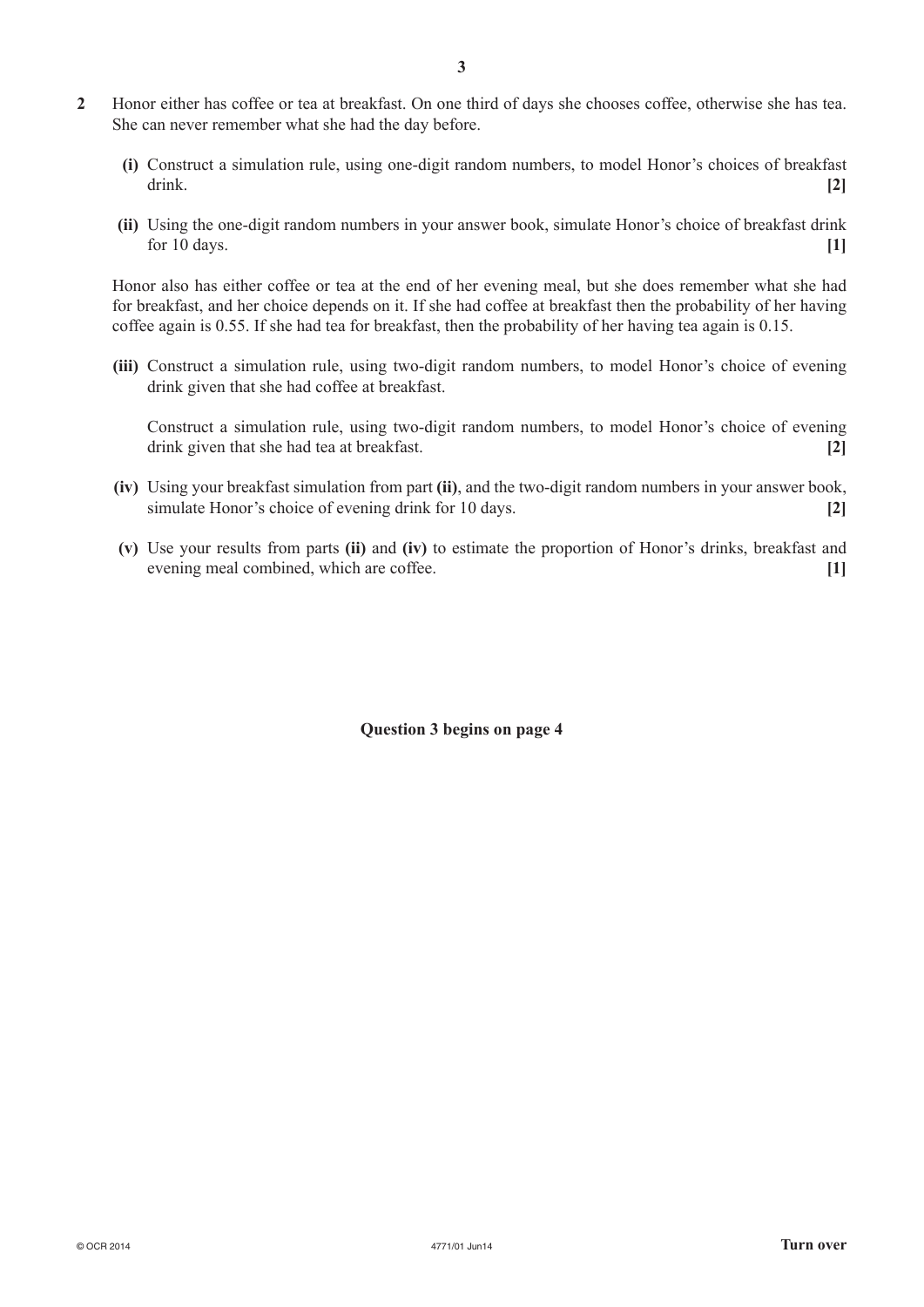**3** Six remote villages are linked by a set of roads. Two villages are connected directly if there is a road between them which does not pass through another village. The table gives the lengths in miles of all direct connections.

|                           | A  | B     | $\mathcal{C}$  | $\mathbf D$    | E | F |
|---------------------------|----|-------|----------------|----------------|---|---|
| $\mathbf{A}$              |    | 6     | 7              | 12             |   | 3 |
| $\, {\bf B}$              | 6  |       | $10\,$         |                | 8 |   |
| $\mathsf C$               | 7  | 10    |                | $\overline{2}$ |   |   |
| $\mathbf D$               | 12 |       | $\overline{2}$ |                | 9 | 8 |
| E                         |    | $8\,$ |                | 9              |   |   |
| $\boldsymbol{\mathrm{F}}$ | 3  |       |                | 8              |   |   |

- **(i)** Why might it be thought surprising that the direct distance between A and D is as long as 12 miles? Give a possible reason why the distance is longer than might have been expected. **[2]**
- **(ii)** Use the tabular form of Prim's algorithm, starting at A, to find a minimum connector for these villages. Draw your connector and give its total length. **[6]** [6]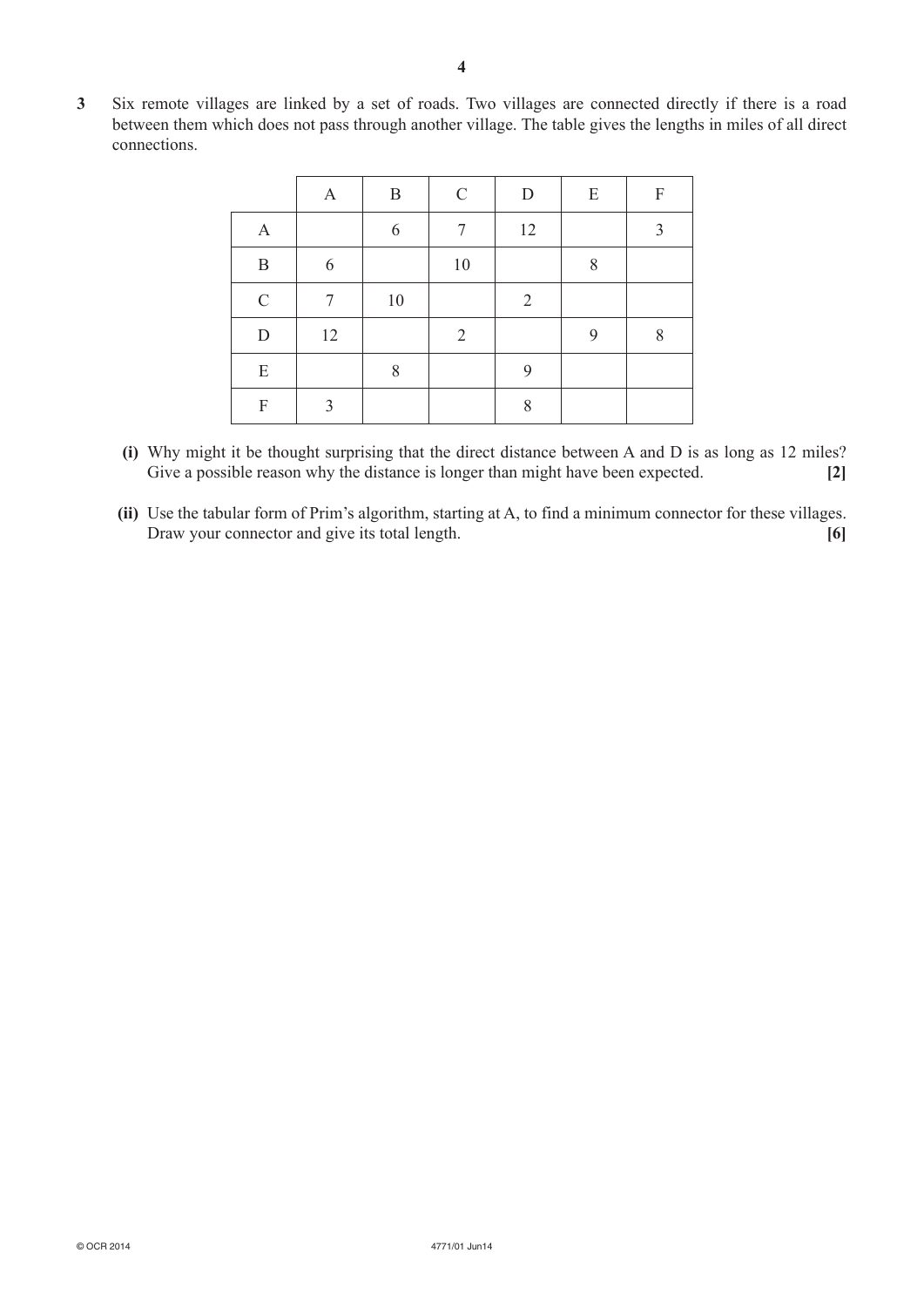#### **Section B** (48 marks)

**4** The table lists tasks which are involved in adding a back door to a garage. The table also lists the duration and immediate predecessor(s) for each task. Each task is undertaken by one person.

|                             | Task                       | Duration<br>(hours) | Immediate<br>predecessor(s) |
|-----------------------------|----------------------------|---------------------|-----------------------------|
| A                           | measure                    | 0.5                 |                             |
| B                           | manufacture frame and door | 5                   | A                           |
| $\mathcal{C}_{\mathcal{C}}$ | cut hole in wall           | 2                   | A                           |
| D                           | fit lintel and marble step | 1.5                 | $\mathcal{C}_{\mathcal{C}}$ |
| E                           | fit frame                  |                     | B, C                        |
| F                           | fit door                   |                     | E                           |
| G                           | repair plaster around door |                     | E                           |

- **(i)** Draw an activity on arc network for these activities. **[5]**
- **(ii)** Mark on your diagram the early time and the late time for each event. Give the minimum completion time and the critical activities. **[6]**
- **(iii)** Produce a schedule to show how two people can complete the project in the minimum time. **[2]**

Soon after starting activity D, the marble step breaks. Getting a replacement step adds 4 hours to the duration of activity D.

**(iv)** How does this delay affect the minimum completion time, the critical activities and the minimum time needed for two people to complete the project? **[3]**

### **Question 5 begins on page 6**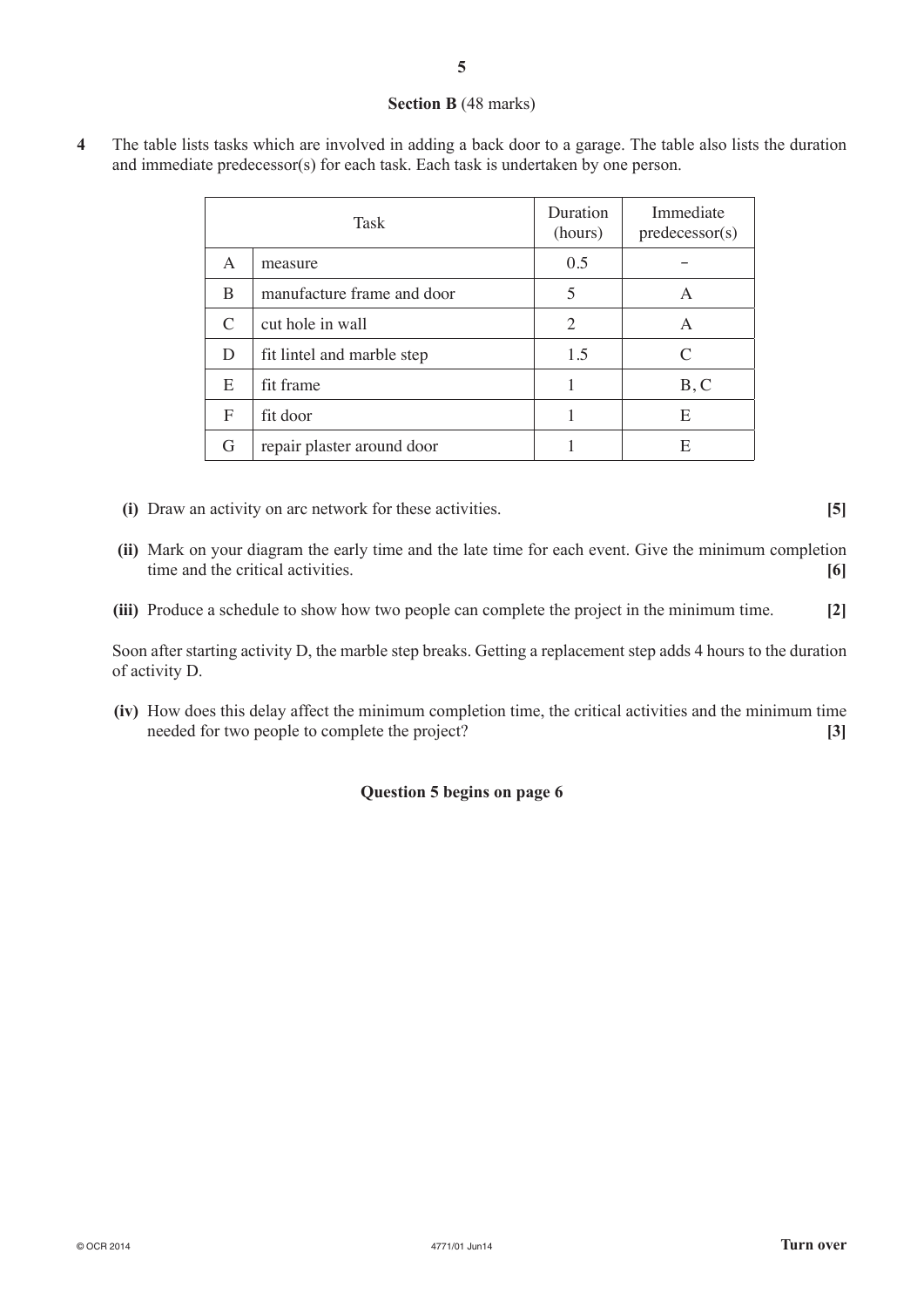- **5 (a)** The following instructions operate on positive integers greater than 4.
	- Step 10 Choose any positive integer greater than 4, and call it *n*.
	- Step 15 Write down *n*.
	- Step 20 If *n* is even then let  $n = \frac{n}{2}$  and write down the result.
	- Step 30 If *n* is odd then let  $n = 3n + 1$  and write down the result.
	- Step 40 Go to Step 20.
	- **(i)** Apply the instructions with 6 as the chosen integer, stopping when a sequence repeats itself. **[2]**
	- **(ii)** Apply the instructions with 256 as the chosen integer, stopping when a sequence repeats itself. **[2]**
	- **(iii)** Add an instruction to stop the process when *n* becomes 1. **[1]**
	- **(iv)** It is not known if, when modified to stop cycling through 4, 2, 1, the instructions form an algorithm. What would need to be known for it to be an algorithm? **[1]**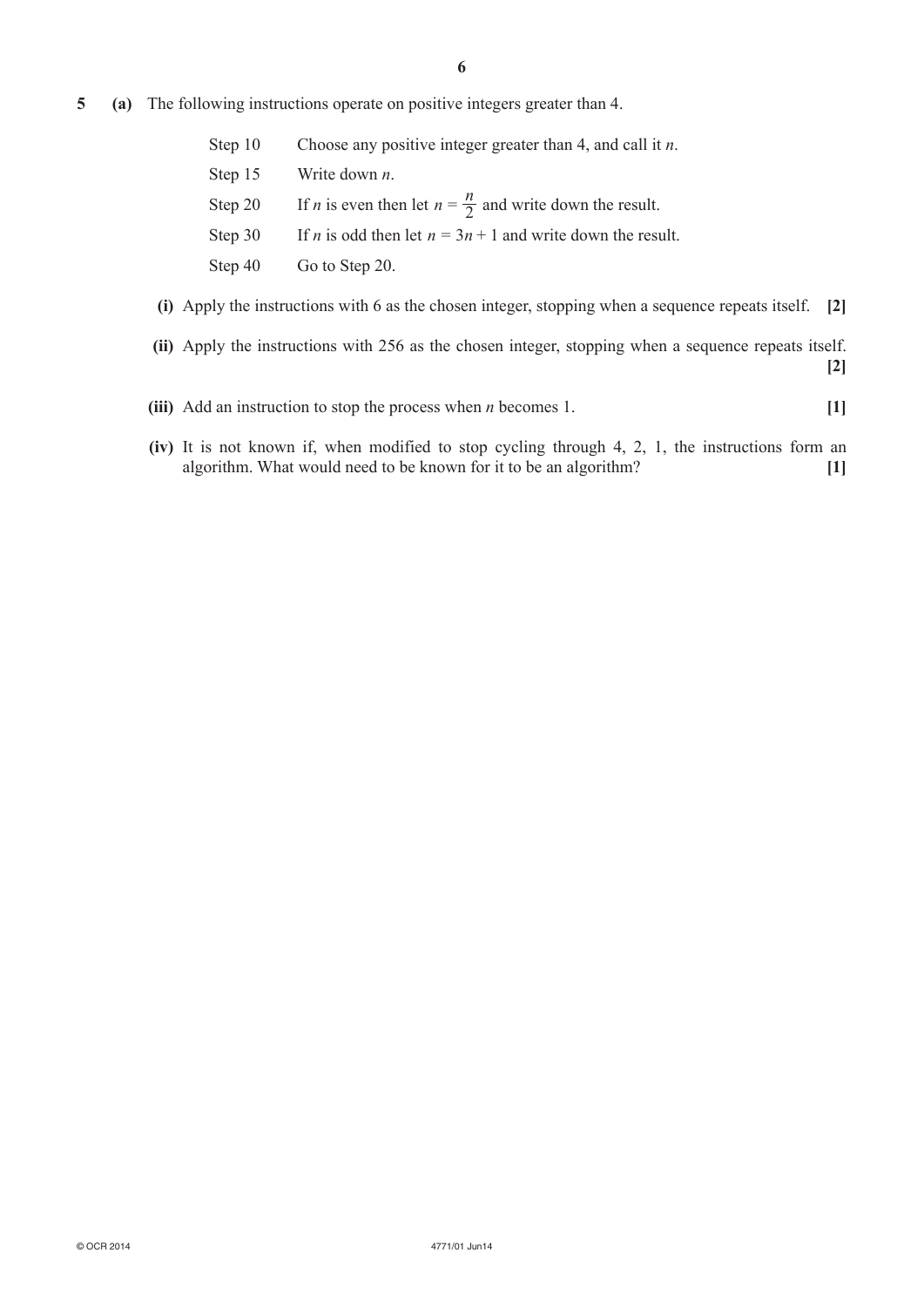- Item | A | B | C | D | E | F Weight (kg)  $\begin{array}{|c|c|c|c|c|c|c|c|c|} \hline 2 & 1 & 6 & 3 & 3 & 5 \ \hline \end{array}$
- **(b)** Six items with weights given in the table are to be packed into boxes each of which has a capacity of 10kg.

The first-fit algorithm is as follows.



- **(i)** Use the first-fit algorithm to pack the items in the order given, and state how many boxes are needed. **[2]**
- **(ii)** Place the items in increasing order of weight, and then apply the first-fit algorithm. **[2]**
- **(iii)** Place the items in decreasing order of weight, and then apply the first-fit algorithm. **[2]**

An optimal solution is one which uses the least number of boxes.

- **(iv)** Find a set of weights for which placing in decreasing order of weight, and then applying the firstfit algorithm, does not give an optimal solution. Show both the results of first-fit decreasing and an optimal solution. **[2]**
- **(v)** First-fit decreasing has quadratic complexity. If it takes a person 30 seconds to apply first-fit decreasing to 6 items, about how long would it take that person to apply it to 60 items? **[2]**

#### **Question 6 begins on page 8**